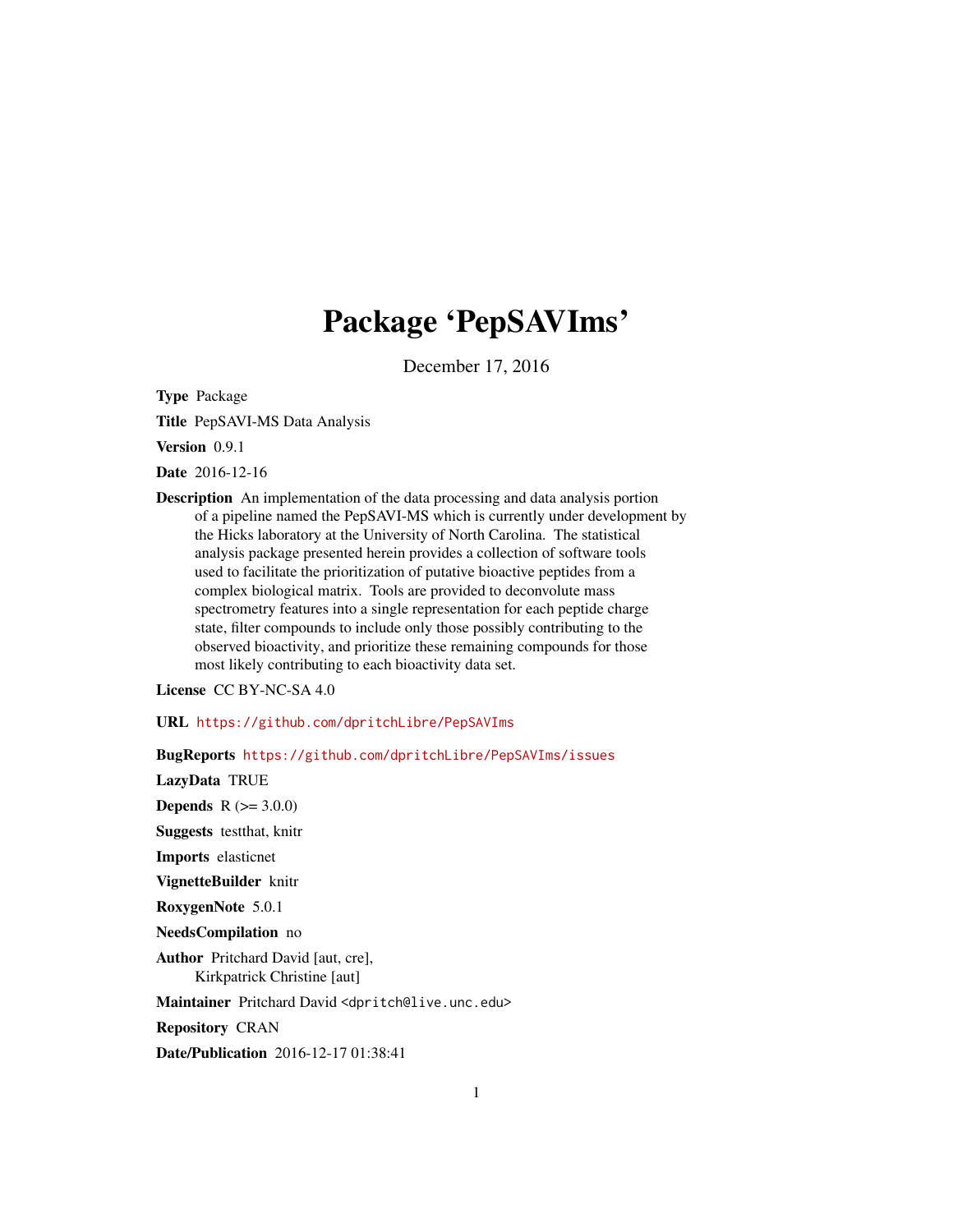# <span id="page-1-0"></span>R topics documented:

| Index | 20 |
|-------|----|
|       |    |
|       |    |
|       |    |
|       |    |
|       |    |
|       |    |
|       |    |
|       |    |
|       |    |
|       |    |
|       |    |
|       |    |
|       |    |
|       |    |

<span id="page-1-1"></span>

binMS *Consolidate mass spectrometry observations*

# Description

Combines mass spectrometry observations that are believed to belong to the same underlying compound into a single observation. In concept, the data produced by the mass spectrometer may produce multiple reads for a single compound; thus, binMS attempts to recover these underlying compounds through a binning procedure, described in more detail in Details.

# Usage

```
binMS(mass_spec, mtoz, charge, mass = NULL, time_peak_reten,
 ms_inten = NULL, time_range, mass_range, charge_range, mtoz_diff, time_diff)
```

| mass_spec | Either a matrix or data. frame. This object must contain mass spectrometry       |
|-----------|----------------------------------------------------------------------------------|
|           | abundances, and may optionally contain mass-to-charge values, charge state in-   |
|           | formation, or additional extraneous variables. The mass spectrometry data is     |
|           | expected to be in a form with each column corresponding to a variable and each   |
|           | row corresponding to a mass-to-charge level.                                     |
|           | For example, suppose that a collection of mass spectrometry intensity observa-   |
|           | tions has provided data for 50 fractions across 20,000 mass-to-charge values.    |
|           | Then the input for mass_spec should be a matrix or data. frame with 20,000       |
|           | rows and 50 or more columns. The additional columns beyond the 50 contain-       |
|           | ing the mass spectrometry intensities can be the mass-to-charge data, the charge |
|           | data, or other extraneous variables (the extraneous variables will be discarded  |
|           | when constructing the msDat object).                                             |
|           |                                                                                  |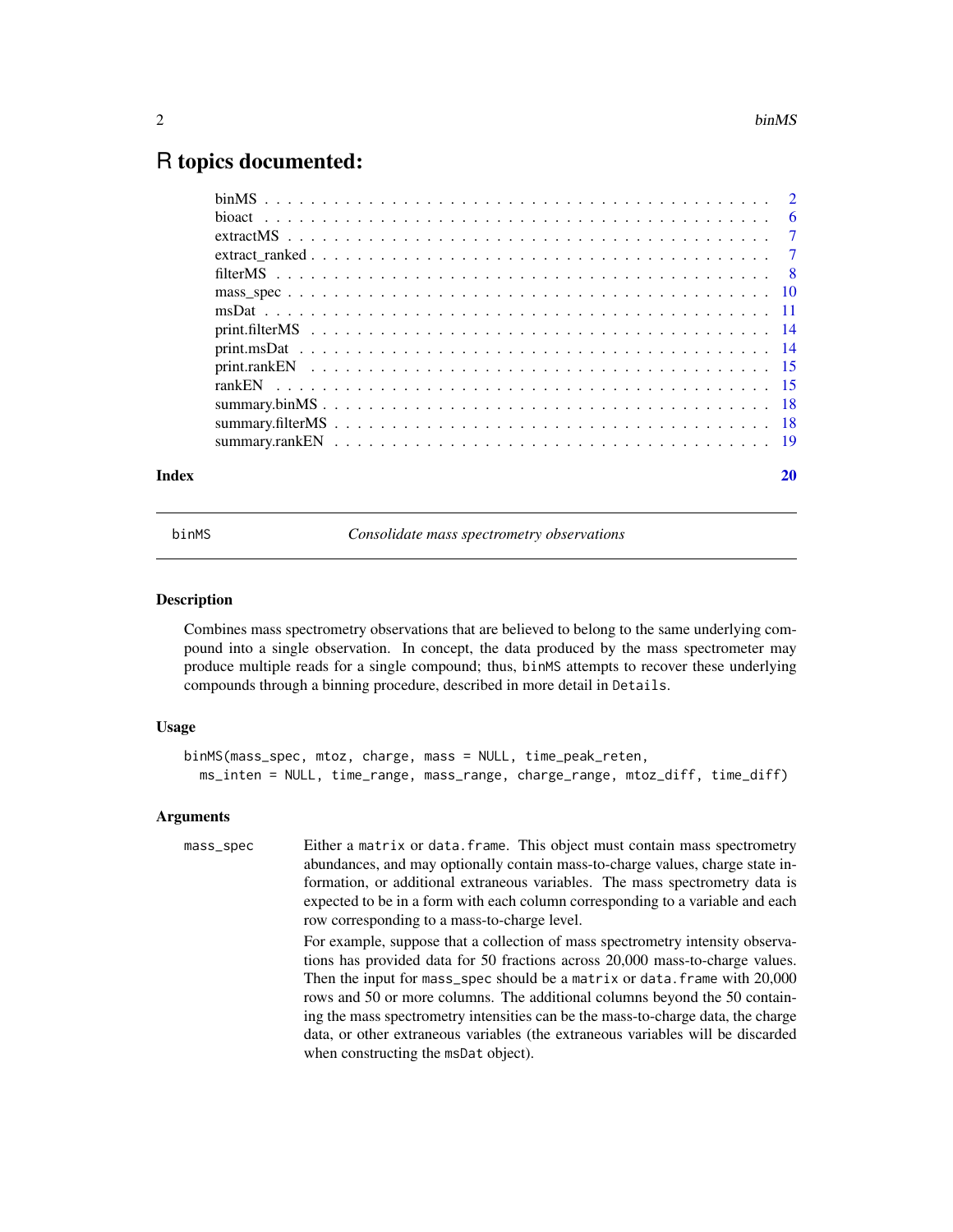#### $\mu_{\rm{B}}$  3

| mtoz            | A vector of either length 1 or length equal to the number of mass-to-charge<br>values for which mass spectrometry data was collected, and which helps identify<br>the mass-to-charge values for this data in one of several ways.<br>One way to provide the information is to provide a numeric vector where each<br>entry provides the mass-to-charge value for a corresponding row of mass spec-<br>trometry data. Then the k-th entry of the vector would provide the mass-to-<br>charge value for the k-th row of the mass spectrometry data.<br>A second way is to provide a single number which specifies the column index<br>in the matrix or data. frame provided as the argument for the mass_spec pa-<br>rameter, such that this column contains the mass-to-charge information.<br>A third way is provide a single character string which provides the column name<br>in the matrix or data. frame provided as the argument for the mass_spec pa-<br>rameter, such that this column contains the mass-to-charge information. Partial<br>matching is supported. |
|-----------------|---------------------------------------------------------------------------------------------------------------------------------------------------------------------------------------------------------------------------------------------------------------------------------------------------------------------------------------------------------------------------------------------------------------------------------------------------------------------------------------------------------------------------------------------------------------------------------------------------------------------------------------------------------------------------------------------------------------------------------------------------------------------------------------------------------------------------------------------------------------------------------------------------------------------------------------------------------------------------------------------------------------------------------------------------------------------------|
| charge          | The information for the charge parameter can be provided in the same manner<br>as for the mass-to-charge values.                                                                                                                                                                                                                                                                                                                                                                                                                                                                                                                                                                                                                                                                                                                                                                                                                                                                                                                                                          |
| mass            | The information for the mass need not be provided, as it can be derived using<br>the mass-to-charge and charge information; in this case the parameter should<br>be given its default, i.e. NULL. If however the information for mass is already<br>included in the dataset in hand, then providing it to the function will be slightly<br>more efficient then re-performing the calculations. The information for the<br>charge parameter can be provided in the same manner as for the mass-to-charge<br>values.                                                                                                                                                                                                                                                                                                                                                                                                                                                                                                                                                        |
| time_peak_reten |                                                                                                                                                                                                                                                                                                                                                                                                                                                                                                                                                                                                                                                                                                                                                                                                                                                                                                                                                                                                                                                                           |
|                 | The information for the time_peak_reten parameter can be provided in the<br>same manner as for the mass-to-charge and other information; this paramater<br>specifies the time at which the peak retention level of the compound was achieved.                                                                                                                                                                                                                                                                                                                                                                                                                                                                                                                                                                                                                                                                                                                                                                                                                             |
| ms_inten        | Either NULL or a vector either of mode character or mode numeric specifying<br>which of the variables in the argument to mass_spec are to be retained as the<br>mass spectrometry intensity data. If NULL, then it is taken to mean that the<br>entirety of the data in mass_spec, after removing variables in the data that are<br>specified as arguments, is the mass spectrometry intensity data. If it is a numeric<br>vector, then the entries should provide the indices for the region of interest in<br>the mass spectrometry data in the argument for ms0bj. If it is a character vector,<br>then the entries should uniquely specify the region of interest through partial<br>string matching.                                                                                                                                                                                                                                                                                                                                                                 |
| time_range      | A length-2 numeric vector specifying the lower bound and upper bound (inclu-<br>sive) of allowed peak retention time occurance for an observation to be included<br>in the consolidation process.                                                                                                                                                                                                                                                                                                                                                                                                                                                                                                                                                                                                                                                                                                                                                                                                                                                                         |
| mass_range      | A length-2 numeric vector specifying the lower bound and upper bound (in-<br>clusive) of allowed mass for an observation to be included in the consolidation<br>process.                                                                                                                                                                                                                                                                                                                                                                                                                                                                                                                                                                                                                                                                                                                                                                                                                                                                                                  |
| charge_range    | A length-2 numeric vector specifying the lower bound and upper bound (inclu-<br>sive) of allowed electrical charge state for an observation to be included in the<br>consolidation process.                                                                                                                                                                                                                                                                                                                                                                                                                                                                                                                                                                                                                                                                                                                                                                                                                                                                               |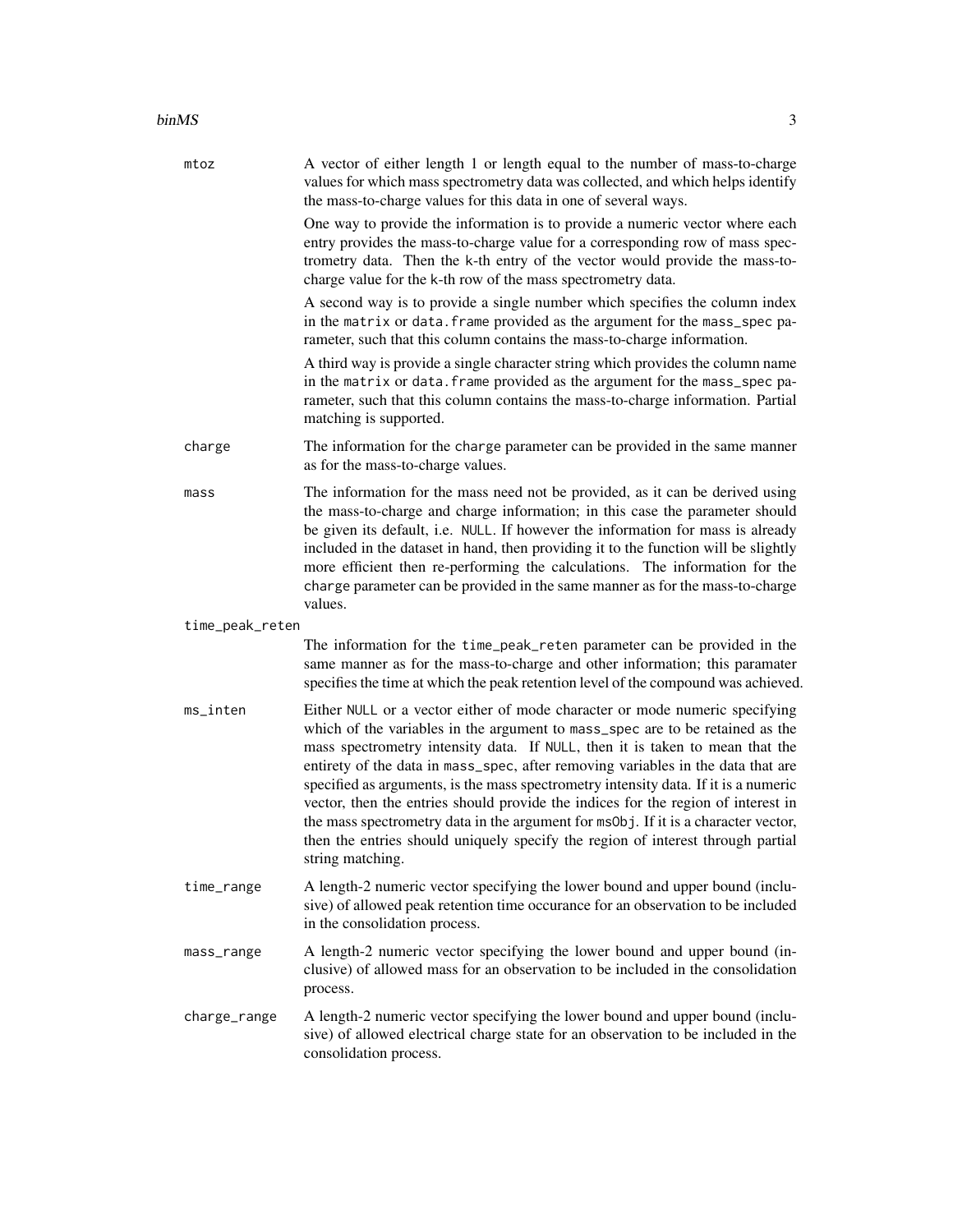| mtoz_diff | A single numerical value such that any two observations with a larger absolute<br>difference between their mass-to-charge values are considered to have originated<br>from different underlying compounds. Two observations with a smaller absolute<br>difference between their mass-to-charge values could potentially be considered<br>to originate from the same underlying compound, contingent on other criteria<br>also being met. Nonnegative values are allowed; such a value has the effect<br>of not consolidating any groups, and consequently reduces the function to a<br>filtering routine only. |
|-----------|----------------------------------------------------------------------------------------------------------------------------------------------------------------------------------------------------------------------------------------------------------------------------------------------------------------------------------------------------------------------------------------------------------------------------------------------------------------------------------------------------------------------------------------------------------------------------------------------------------------|
| time_diff | A single numerical value such that any two observations with a larger absolute<br>difference between their peak elution times are considered to have originated<br>from different underlying compounds. Two observations with a smaller absolute<br>difference between their peak elution times could potentially be considered to<br>originate from the same underlying compound, contingent on other criteria also<br>being met. Nonnegative values are allowed; such a value has the effect of not<br>consolidating any groups, and consequently reduces the function to a filtering<br>routine only.       |

#### Details

The algorithm described in what follows attempts to combines mass spectrometry observations that are believed to belong to the same underlying compound into a single observation for each compound. There are two conceptually separate steps.

The first step is as follows. All observations must satisfy each of the following criteria for inclusion in the binning process.

- 1. Each observation must have its peak elution time occur during the interval specified by time\_range
- 2. Each observation must have a mass that falls within the interval specified by mass\_range
- 3. Each observation must have an electrical charge state that falls within the interval specified by charge\_range

Once that a set of observations satisfying the above criteria is obtained, then a second step attempts to combine observations believed to belong to the same underlying compound. The algorithm considers two observations that satisfy each of the following criteria to belong to the same compound.

- 1. The absolute difference in Daltons of the mass-to-charge value between the two observations is less the the value specified by mtoz\_diff
- 2. The absolute difference of the peak elution time between the two observations is less than the value specified by time\_pr\_diff
- 3. The electrical charge state must be the same for the two observations

Then the binning algorithm is defined as follows. Consider an observation that satisfies the inclusion criteria; this observation is compaired pairwise with every other observation that satisfies the inclusion criteria. If a pair of observations satisfies the criteria determining them to belong to the same underlying compound then the two observations are merged into a single observation. The two previous compounds are removed from the working set, and the process starts over with the newly created observation. The process repeats until no other observation in the working set meets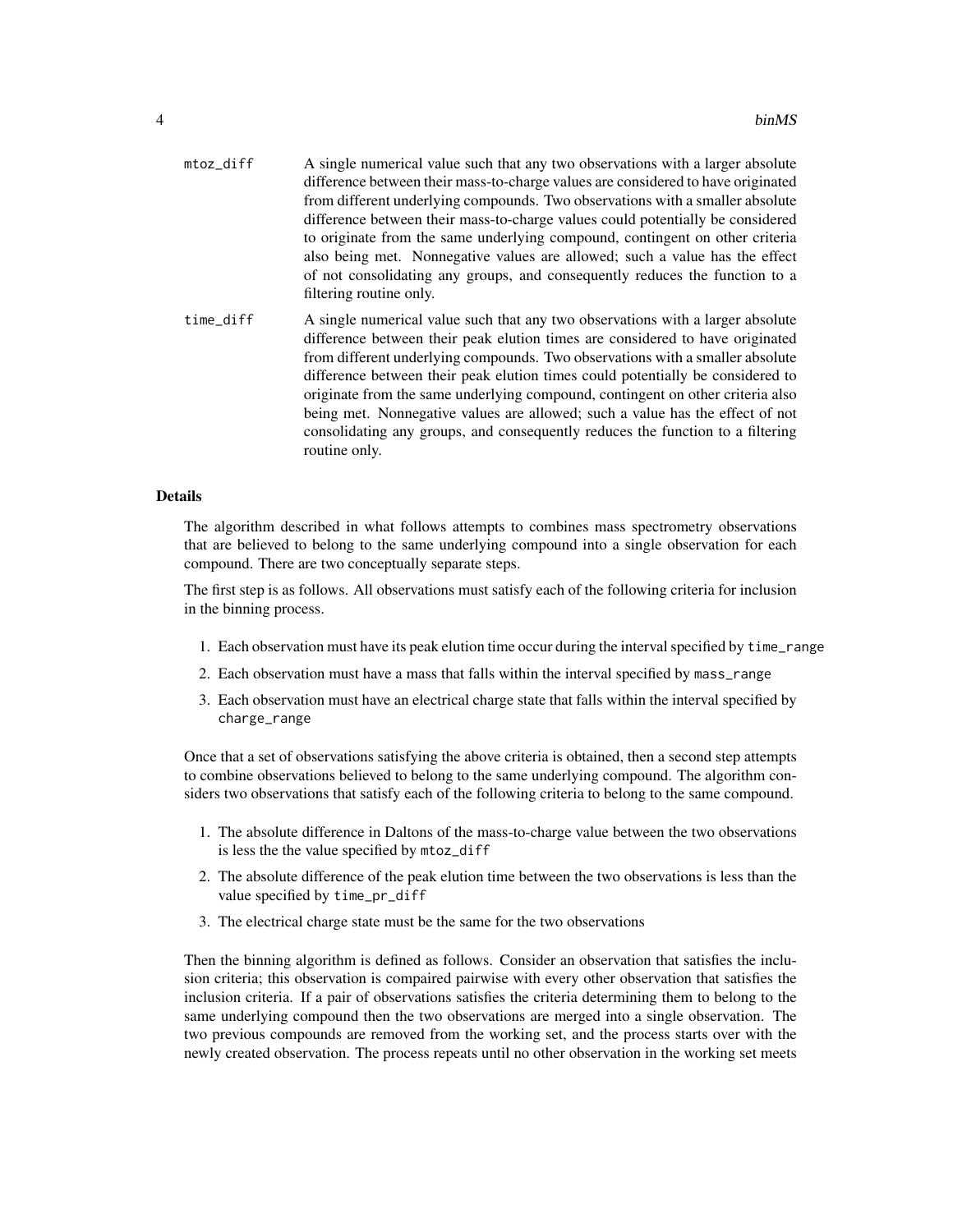#### <span id="page-4-0"></span>binMS 5

the criteria determining it to belong to the same underlying compound as that of the current observation; at this point it is considered that all observations belonging to the compound have been found, and the process starts over with a new observation.

The merging process has not yet been defined; it is performed by averaging the mass-to-charge values and peak elution times, and summing the mass spectrometry intensities at each fraction. Although observations are merged pairwise, when multiple observations are combined in a sequence of pairings, the averages are given equal weight for all of the observations. In other words, if a pair of observations are merged, and then a third observation is merged with the new observation created by combining the original two, then the mass-to-charge value and peak elution time values of the new observation are obtained by summing the values for each of the three original observations and dividing by three. The merging process for more than three observations is conducted similarly.

Having described the binning algorithm, it is apparent that there are scenarios in which the order in which observations are merged affects the outcome of the algorithm. Since it seems that a minumum requirement of any binning algorithm is that the algorithm is invariant to the ordering of the observations in the data, this algorithm abides by the following rules. The observations in the data are sorted in increasing order by mass-to-charge value, peak elution time, and electical charge state, respectively. Then when choosing an observation to compare to the rest of the set, we start with the observation at the top of the sort ordering, and compare it one-at-a-time to the other elements in the set according to the same ordering. When a consolidated observation is complete in that no other observation left in the working set satisfies the merging criteria, then this consolidated observation can be removed from consideration for all future merges.

#### Value

Returns an object of class binMS which inherits from msDat. This object is a list with elements described below. The class is equipped with a print, summary, and extractMS function.

- msDatObj An object of class [msDat](#page-10-1) that encapsulates the mass spectrometry data for the consolidated data.
- summ\_info A list containing information pertaining to the consolidation process; for use by the summary function.

#### Examples

```
# Load mass spectrometry data
data(mass_spec)
# Perform consolidation via binMS
bin_out <- binMS(mass_spec = mass_spec,
                 mtoz = "m/z",
                 charge = "Charge",
                 mass = "Mass",
                 time_peak_reten = "Reten",
                 ms_inten = NULL,
                 time_range = c(14, 45),
                 mass_range = c(2000, 15000),
                 charge_range = c(2, 10),
                 mtoz_diff = 0.05,
                 time\_diff = 60
```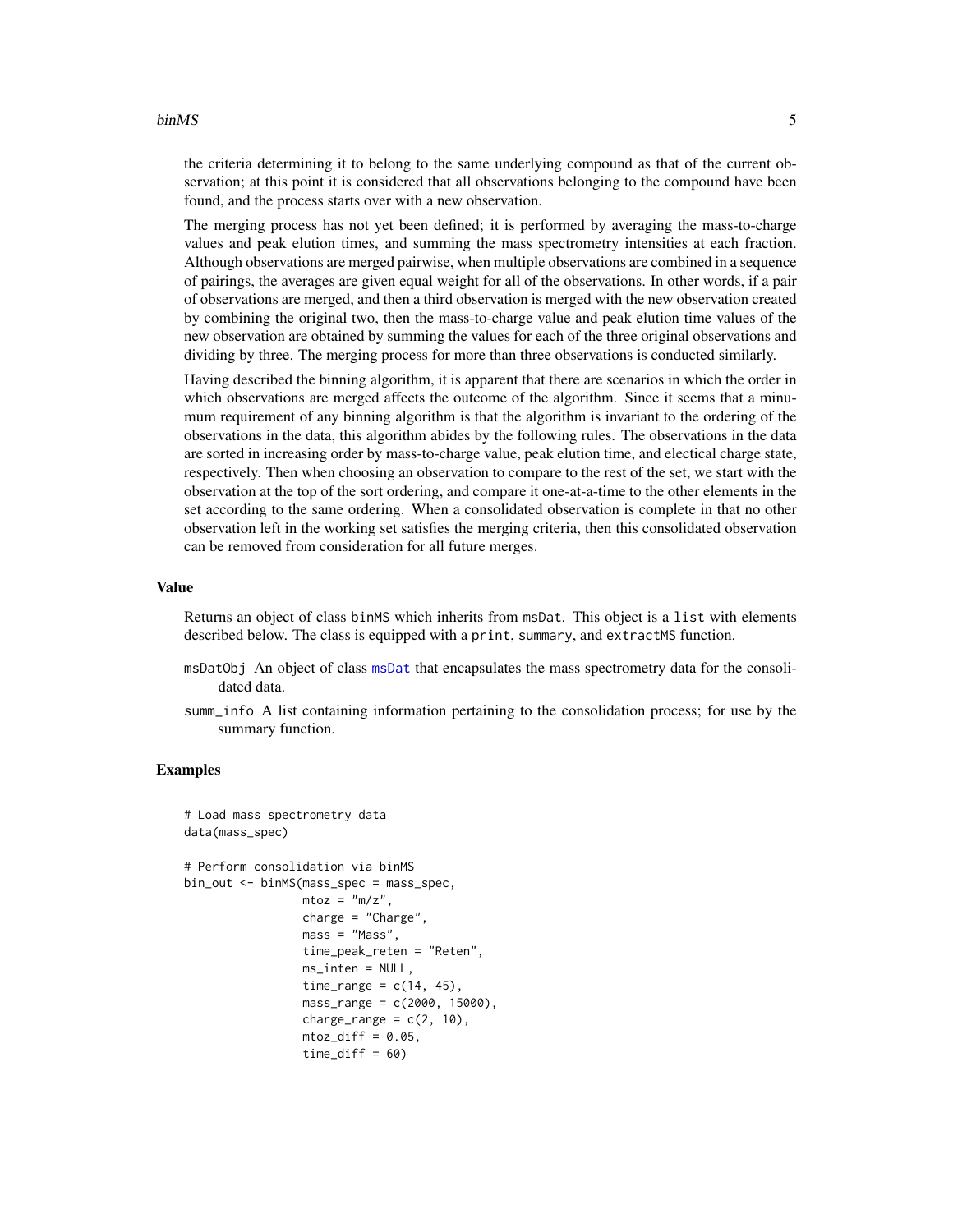<span id="page-5-0"></span>**6** bioact **bioact bioact bioact bioact bioact bioact bioact bioact bioact** 

```
# print, summary function
bin_out
summary(bin_out)
# Extract consolidated mass spectrometry data as a matrix or msDat object
bin_matr <- extractMS(msObj = bin_out, type = "matrix")
bin_msDat <- extractMS(msObj = bin_out, type = "matrix")
```
bioact *Bioactivity data*

# Description

The relative relative growth inhibition of bioactivity levels for the bacteria and virus strains studies in Kirkpatrick et al. (2016).

#### Usage

data(bioact)

# Format

A list containing relative growth inhibition of bioactivity levels for the bacteria and virus strains listed below. Each of the following elements in the list is a data.frame with 3 rows and 44 columns (with the exception of  $fg$  \*\*\*\*\*\*\*\*\* which has 2 rows). The rows in each data.frame correspond to replications of the data collection process, while the columns correspond to relative growth inhibition bioactivity levels when subject to peptide libraries across fractions 1-43 and fraction 47.

ec E. Coli

bc S. aureus

- pc K. pneumoniae
- oc A. baumannii
- ef E. cloacae
- ab ??
- pa ??
- fg ??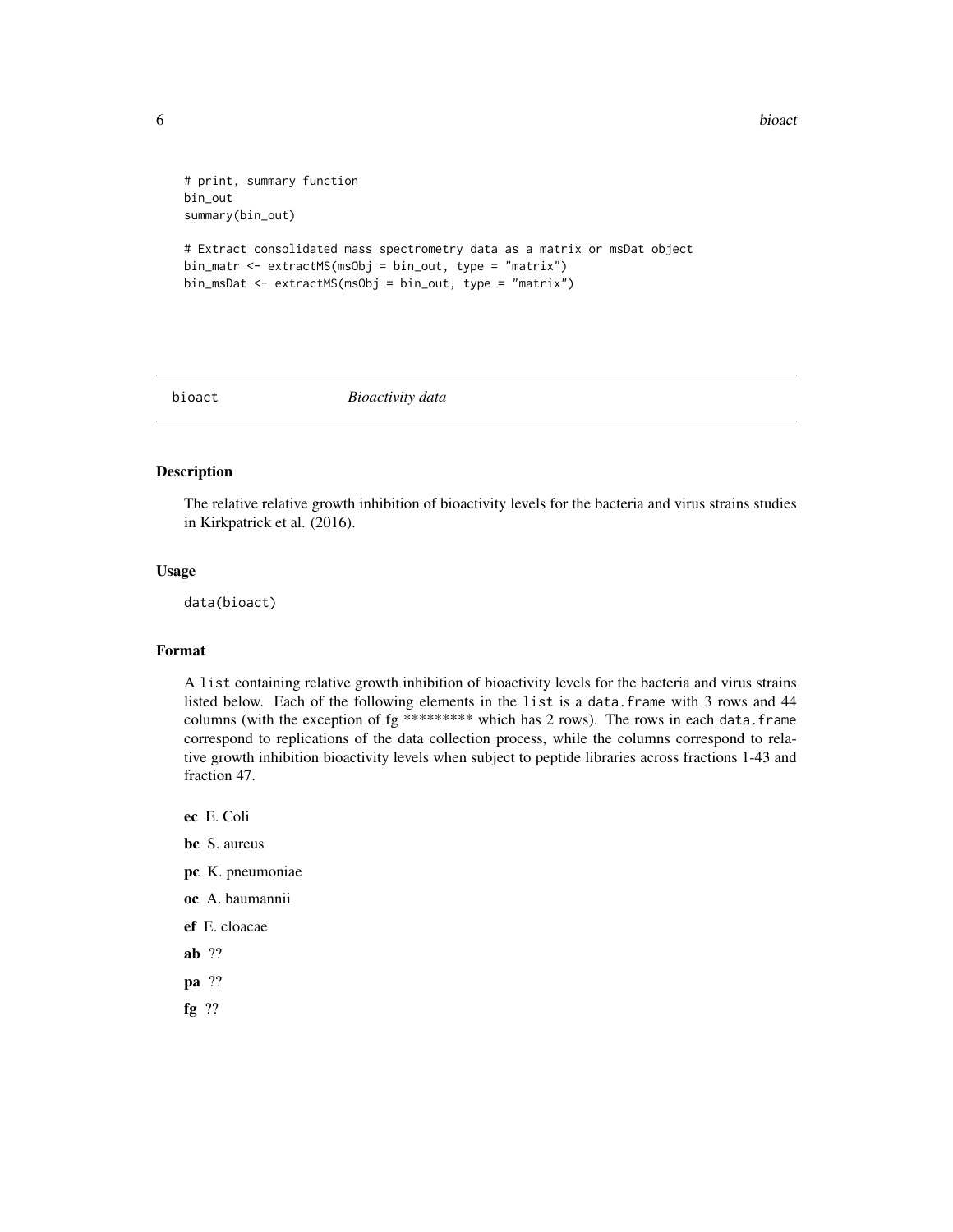<span id="page-6-0"></span>

#### Description

Extract mass spectrometry data from an object with class binMS, class filterMS, or class msDat.

#### Usage

extractMS(msObj, type = "matrix")

#### Arguments

| msObi | An an object with class binMS, class filterMS, or class msDat.                                                                                                                                                                                                                                                                          |
|-------|-----------------------------------------------------------------------------------------------------------------------------------------------------------------------------------------------------------------------------------------------------------------------------------------------------------------------------------------|
| type  | A character string with value either "matrix", or "msDat". If "matrix" is pro-<br>vided as the argument, then the mass-to-charge values, charge values, and mass<br>spectrometry data are combined into a single matrix and returned. If "msDat" is<br>provided as the argument, then an msDat object containing this data is returned. |
|       |                                                                                                                                                                                                                                                                                                                                         |

#### **Details**

A convenience function for extracting and inspecting the mass spectrometry data in a binMS, filterMS, or msDat object. binMS and filterMS objects are lists that contain an msDat object, and specifying "msDat" for type merely returns the msDat element from the list for these classes of object. specifying "msDat" for an object with class "msDat" merely returns the argument, i.e. is the identity function. When "matrix" is specified, then the elements in the embedded msDat object are combined into a single matrix using cbind and returned.

#### Value

Returns either a matrix containing the mass spectrometry data if "matrix" is specified as the argument to type, or an object with class msDat if "msDat" is specified as the argument to type. See Details for more detail regarding the return objects.

extract\_ranked *Extract candidate compounds*

#### Description

Extract an ordered list of candidate compounds from a rankEN object. The list is presented in the form of a data.frame, such that each row provides the identifying information for a particular candidate compound, and with the rows arranged in the order that the compounds entered the elastic net model (i.e. row 1 is the earliest, row 2 the 2nd earliest, etc.). The columns of the data.frame provide the mass-to-charge information, charge information, and possibly the correlation between the compound and the within-fraction average of the bioactivity replicates in the region of interest.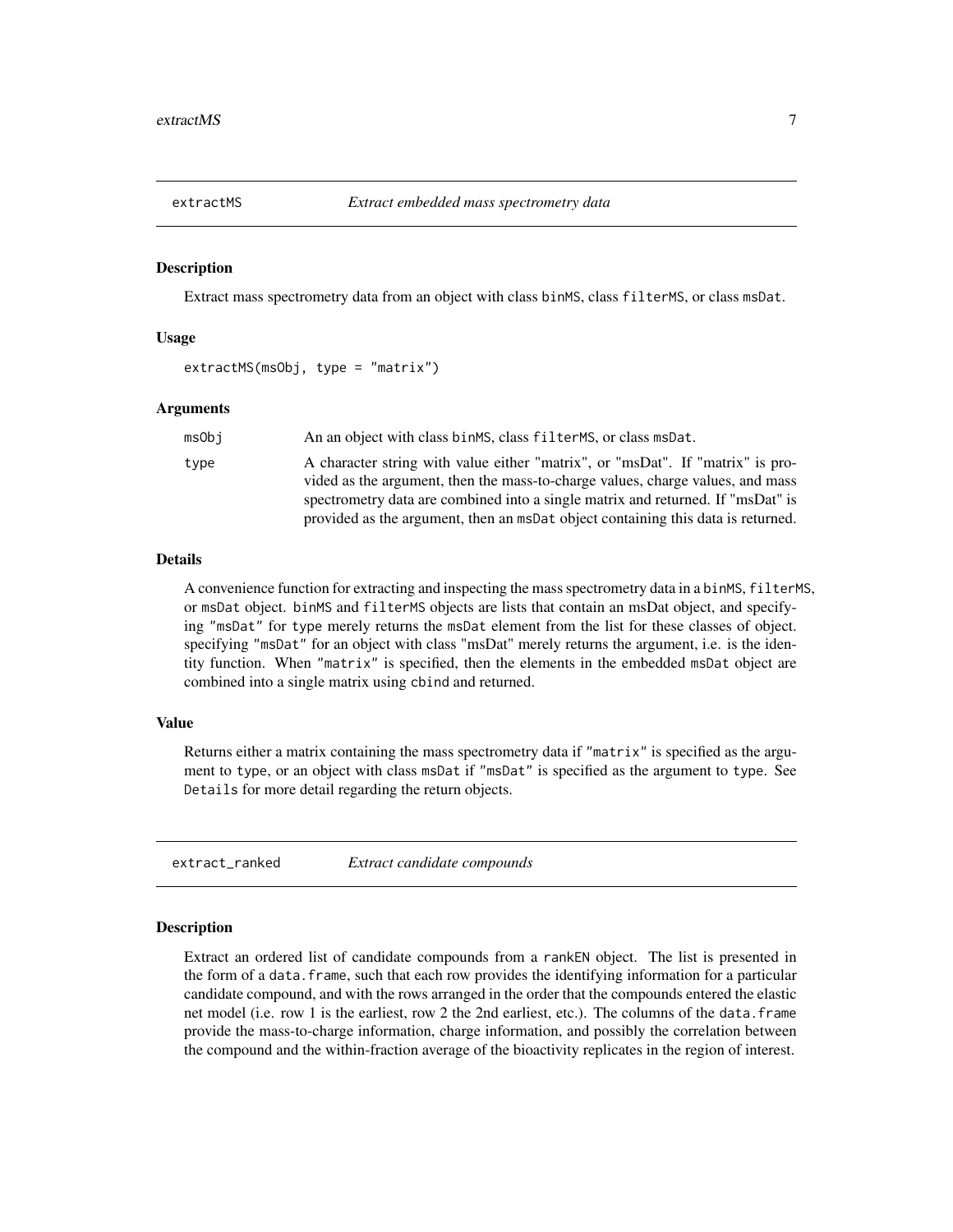# <span id="page-7-0"></span>Usage

```
extract_ranked(rankEN_obj, include_cor = TRUE)
```
# Arguments

| rankEN_obi  | An object of class ranken.                                                                                                                                                                                                                      |
|-------------|-------------------------------------------------------------------------------------------------------------------------------------------------------------------------------------------------------------------------------------------------|
| include_cor | Either TRUE or FALSE, specifying whether a column should be included in the<br>returning data. Frame providing the correlation between the compound and the<br>within-fraction average of the bioactivity replicates in the region of interest. |

<span id="page-7-1"></span>filterMS *Filter compounds from mass spectrometry data*

# Description

Filters mass spectrometry data using a set of criteria, described in Details. Returns an object of classes [msDat](#page-10-1) and filterMS.

# Usage

```
filterMS(msObj, region, border = "all", bord_ratio = 0.05,
  min\_inten = 1000, max\_chg = 7L)
```

| msObj         | An object class msDat. Note that this includes objects created by the functions<br>binMS and msDat.                                                                                                                                                                                                                                                                                                                                                                                                                                                                                                                                                                                                                                               |
|---------------|---------------------------------------------------------------------------------------------------------------------------------------------------------------------------------------------------------------------------------------------------------------------------------------------------------------------------------------------------------------------------------------------------------------------------------------------------------------------------------------------------------------------------------------------------------------------------------------------------------------------------------------------------------------------------------------------------------------------------------------------------|
| region        | A vector either of mode character or mode numeric. If numeric then the entries<br>should provide the indices for the region of interest in the mass spectrometry<br>data provided as the argument for ms0bj. If character then the entries should<br>uniquely specify the region of interest through partial string matching (see cri-<br>terion $1, 4$ ).                                                                                                                                                                                                                                                                                                                                                                                        |
| border        | Either a character string "all", or a character string "none", or a length-1 or<br>length-2 numeric value specifying the number of fractions to either side of the<br>region of interest to comprise the bordering region. If a single numeric value,<br>then this is the number of fractions to each side of the region of interest; if<br>it is two values, then the first value is the number of fractions to the left, and<br>the second value is the number of fractions to the right. If there are not enough<br>fractions in either direction to completely span the number of specified fractions,<br>then all of the available fractions to the side in question are considered to be part<br>of the bordering region (see criterion 2). |
| bord_ratio    | A single nonnegative numeric value. A value of 0 will not admit any compounds,<br>while a value greater than 1 will admit all compounds (see criterion 2).                                                                                                                                                                                                                                                                                                                                                                                                                                                                                                                                                                                        |
| min_inten     | A single numeric value. A value less than the minimum mass spectrometry value<br>in the data will admit all compounds (see criterion 4).                                                                                                                                                                                                                                                                                                                                                                                                                                                                                                                                                                                                          |
| $max_{1}$ chg | A single numeric value specifying the maximum charge which a compound may<br>exhibit (see criterion 5)                                                                                                                                                                                                                                                                                                                                                                                                                                                                                                                                                                                                                                            |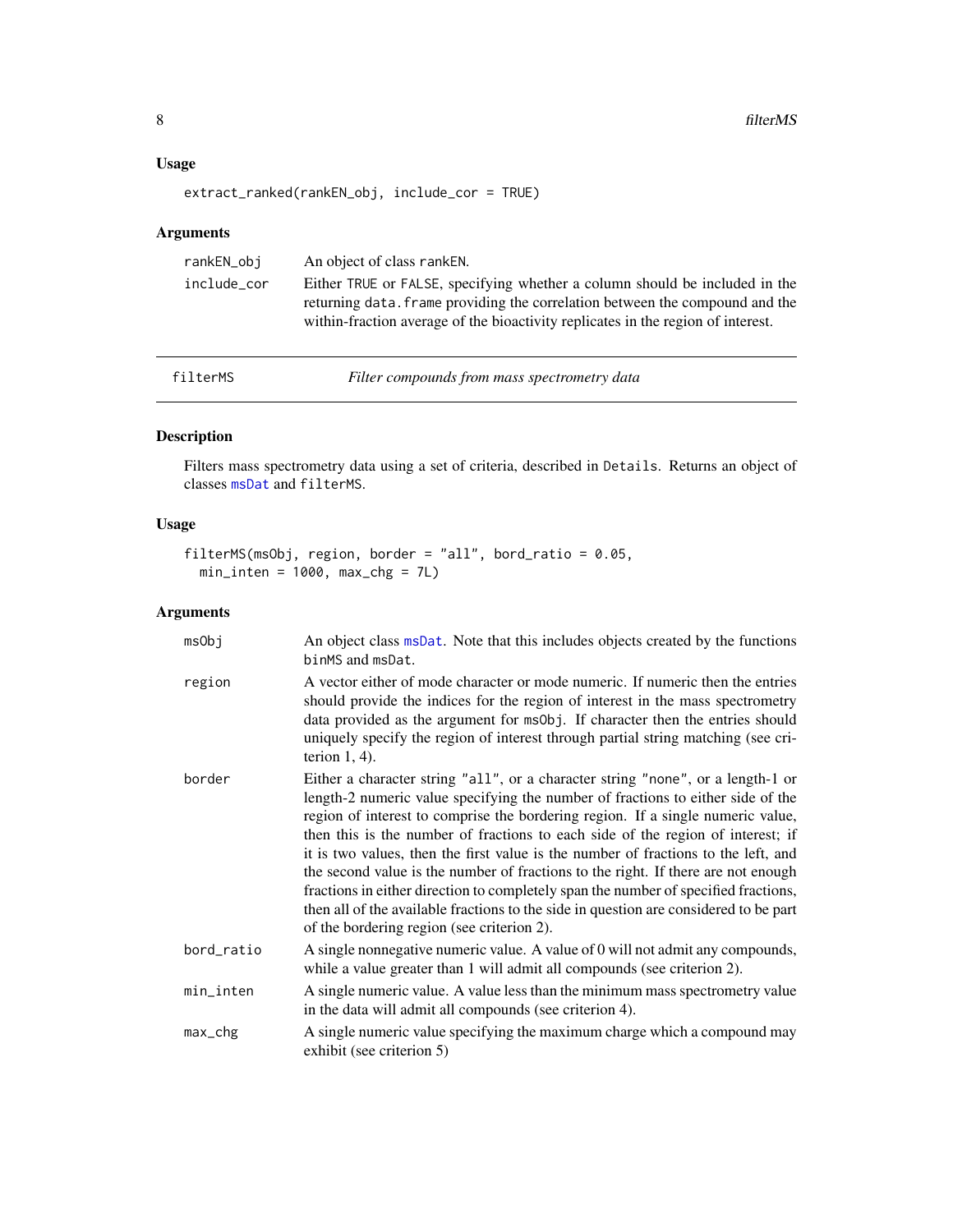#### <span id="page-8-0"></span>filterMS 9

### Details

Attempts to filter out candidate compounds via subject-matter knowledge, with the goal of removing spurious noise from downstream models. The criteria for the downstream inclusion of a candidate compound is listed below.

- 1. The m/z intensity maximum must fall inside the range of the bioactivity region of interest
- 2. The ratio of the m/z intensity of a species in the areas bordering the region of interest and the species maximum intensity must be less than bord\_ratio. When there is no bordering area then it is taken to mean that all observations satisfy this criterion.
- 3. The immediately right adjacent fraction to its maximum intensity fraction for a species must have a non-zero abundance. In the case of ties for the maximum, it is the fraction immediately to the right of the rightmost maximum fraction which cannot have zero abundance. When the fraction with maximum intensity is the rightmost fraction in the data for an observation, then it is taken to mean that the observation satisfies this criterion.
- 4. At least 1 fraction in the region of interest must have intensity greater than min\_inten
- 5. Compound charge state must be less than or equal to max\_chg

#### Value

Returns an object of class filterMS which inherits from msDat. This object is a list with elements described below. The class is equipped with a print, summary, and extractMS function.

- msDatObj An object of class [msDat](#page-10-1) such that the encapsulated mass spectrometry data corresponds to each of the candidate compounds that satisfed each of the criteria. If no criteria are satisfied then NULL is returned.
- cmp\_by\_crit A list containing data.frames, one for each criterion. Each row (if any) in one of the sub-data.frames contains the mass-to-charge and charge information for a candidate compound that satisfies the criterion represented by the data.frame; all of the compounds that satisfied the criterion are included in the data. The data. frames are named  $c_1$ , ...,  $c_5$ , etc corresponding to criterion 1, ..., criterion 5.
- summ\_info A list containing information pertaining to the filtering process; for use by the summary function.

#### Examples

```
# Load mass spectrometry data
data(mass_spec)
# Convert mass_spec from a data.frame to an msDat object
ms <- msDat(mass_spec = mass_spec,
           mtoz = "m/z",
            charge = "Charge",
            ms_inten = c(paste0("_", 11:43), "_47"))
# Filter out potential candidate compounds
filter_out <- filterMS(msObj = ms,
                       region = paste0("VO_", 17:25),
```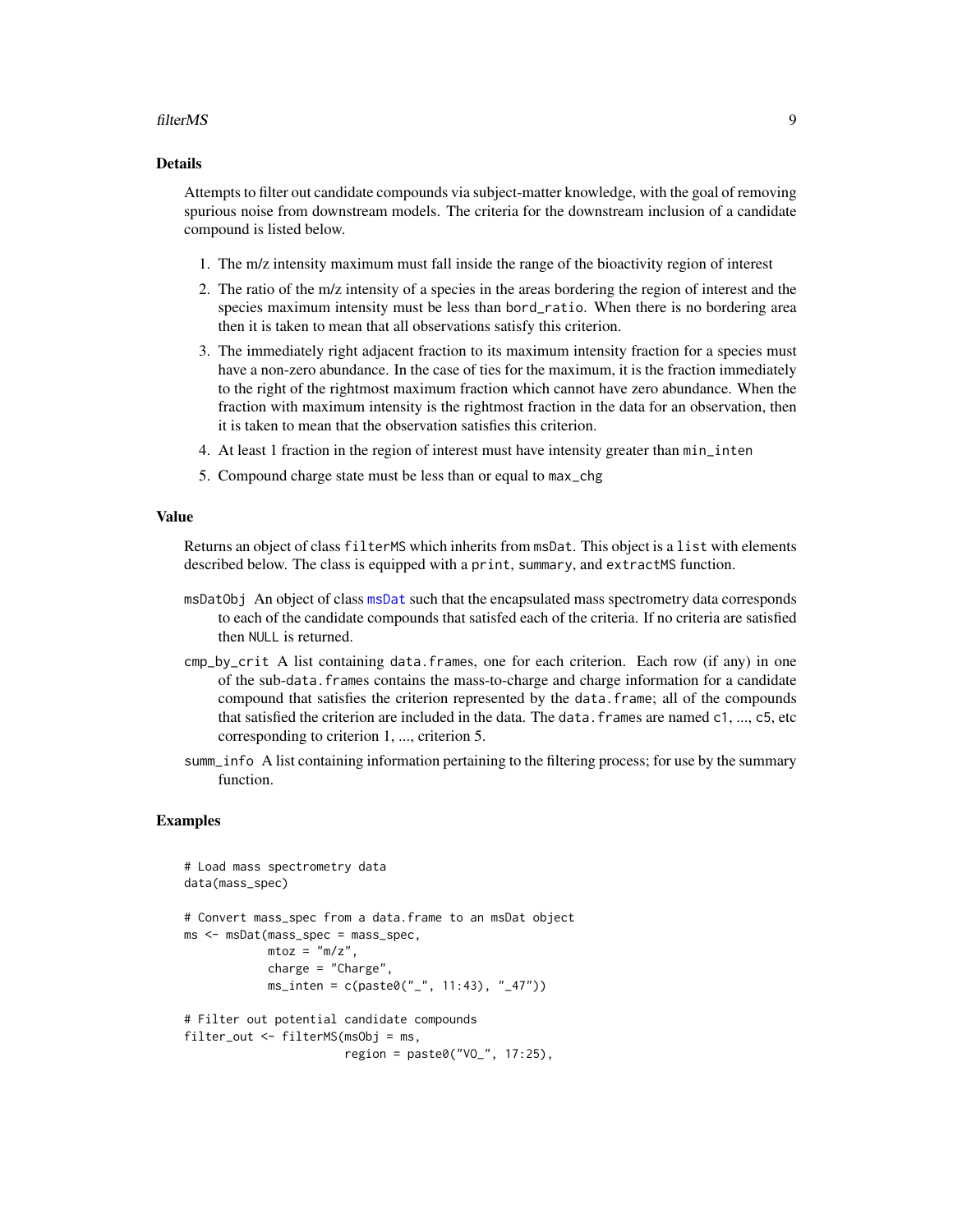```
border = "all",bord_ratio = 0.01,
                       min\_inten = 1000,
                       max_c hg = 7# print, summary function
filter_out
summary(filter_out)
# Extract filtered mass spectrometry data as a matrix or msDat object
filter_matr <- extractMS(msObj = filter_out, type = "matrix")
filter_msDat <- extractMS(msObj = filter_out, type = "matrix")
```
mass\_spec *Mass spectrometry data*

### **Description**

The mass spectrometry data collected for and described in Kirkpatrick et al. (2016). See paper for a full description of the data collection process, or the package vignette for an abridged description.

#### Usage

data(mass\_spec)

# Format

A data. frame with 30,799 mass spectrometry levels and 38 variables:

m/z mass-to-charge ratio

**Retention time (min)** The time in minutes at which the peak retention time was achieved

Mass mass in daltons

Charge electrical charge state

20150207\_CLK\_BAP\_VO\_11 intensity state at fraction 11

```
20150207_CLK_BAP_VO_12 intensity state at fraction 12
```
20150207\_CLK\_BAP\_VO\_13 intensity state at fraction 13

20150207\_CLK\_BAP\_VO\_14 intensity state at fraction 14

20150207\_CLK\_BAP\_VO\_15 intensity state at fraction 15

20150207\_CLK\_BAP\_VO\_16 intensity state at fraction 16

20150207\_CLK\_BAP\_VO\_17 intensity state at fraction 17

20150207\_CLK\_BAP\_VO\_18 intensity state at fraction 18

20150207\_CLK\_BAP\_VO\_19 intensity state at fraction 19

20150207\_CLK\_BAP\_VO\_20 intensity state at fraction 20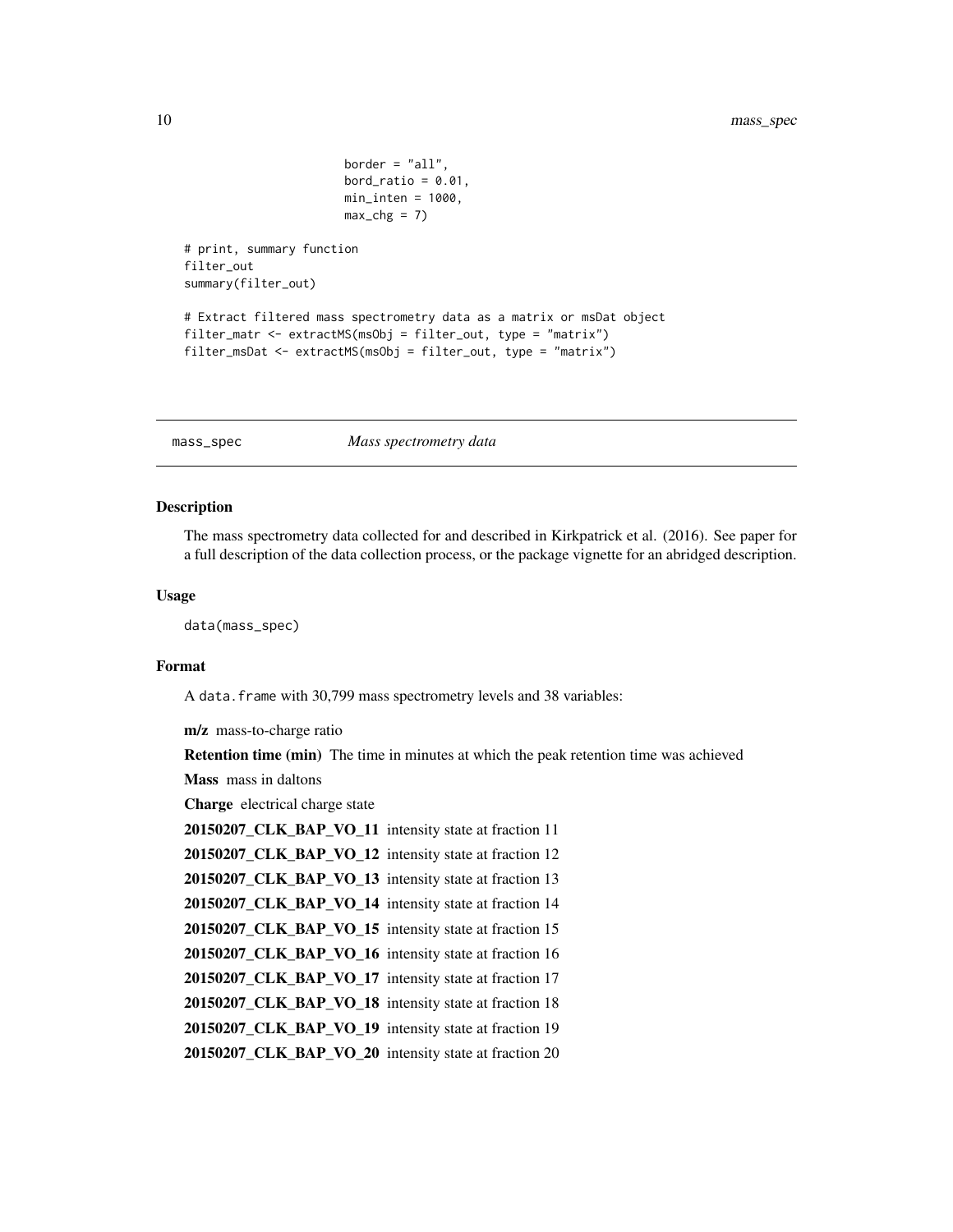<span id="page-10-0"></span>20150207\_CLK\_BAP\_VO\_21 intensity state at fraction 21 20150207 CLK BAP VO 22 intensity state at fraction 22 20150207\_CLK\_BAP\_VO\_23 intensity state at fraction 23 20150207\_CLK\_BAP\_VO\_24 intensity state at fraction 24 20150207\_CLK\_BAP\_VO\_25 intensity state at fraction 25 20150207\_CLK\_BAP\_VO\_26 intensity state at fraction 26 20150207\_CLK\_BAP\_VO\_27 intensity state at fraction 27 20150207\_CLK\_BAP\_VO\_28 intensity state at fraction 28 20150207\_CLK\_BAP\_VO\_29 intensity state at fraction 29 20150207\_CLK\_BAP\_VO\_30 intensity state at fraction 30 20150207\_CLK\_BAP\_VO\_31 intensity state at fraction 31 20150207\_CLK\_BAP\_VO\_32 intensity state at fraction 32 20150207\_CLK\_BAP\_VO\_33 intensity state at fraction 33 20150207\_CLK\_BAP\_VO\_34 intensity state at fraction 34 20150207\_CLK\_BAP\_VO\_35 intensity state at fraction 35 20150207\_CLK\_BAP\_VO\_36 intensity state at fraction 36 20150207 CLK BAP VO 37 intensity state at fraction 37 20150207\_CLK\_BAP\_VO\_38 intensity state at fraction 38 20150207\_CLK\_BAP\_VO\_39 intensity state at fraction 39 20150207\_CLK\_BAP\_VO\_40 intensity state at fraction 40 20150207\_CLK\_BAP\_VO\_41 intensity state at fraction 41 20150207\_CLK\_BAP\_VO\_42 intensity state at fraction 42 20150207\_CLK\_BAP\_VO\_43 intensity state at fraction 43 20150207\_CLK\_BAP\_VO\_47 intensity state at fraction 47

<span id="page-10-1"></span>msDat *Constructor for class* msDat

# **Description**

Creates a data structure encapsulating the mass spectrometry intensity readings as well as identifying information

#### Usage

```
msDat(mass_spec, mtoz, charge, ms_inten = NULL)
```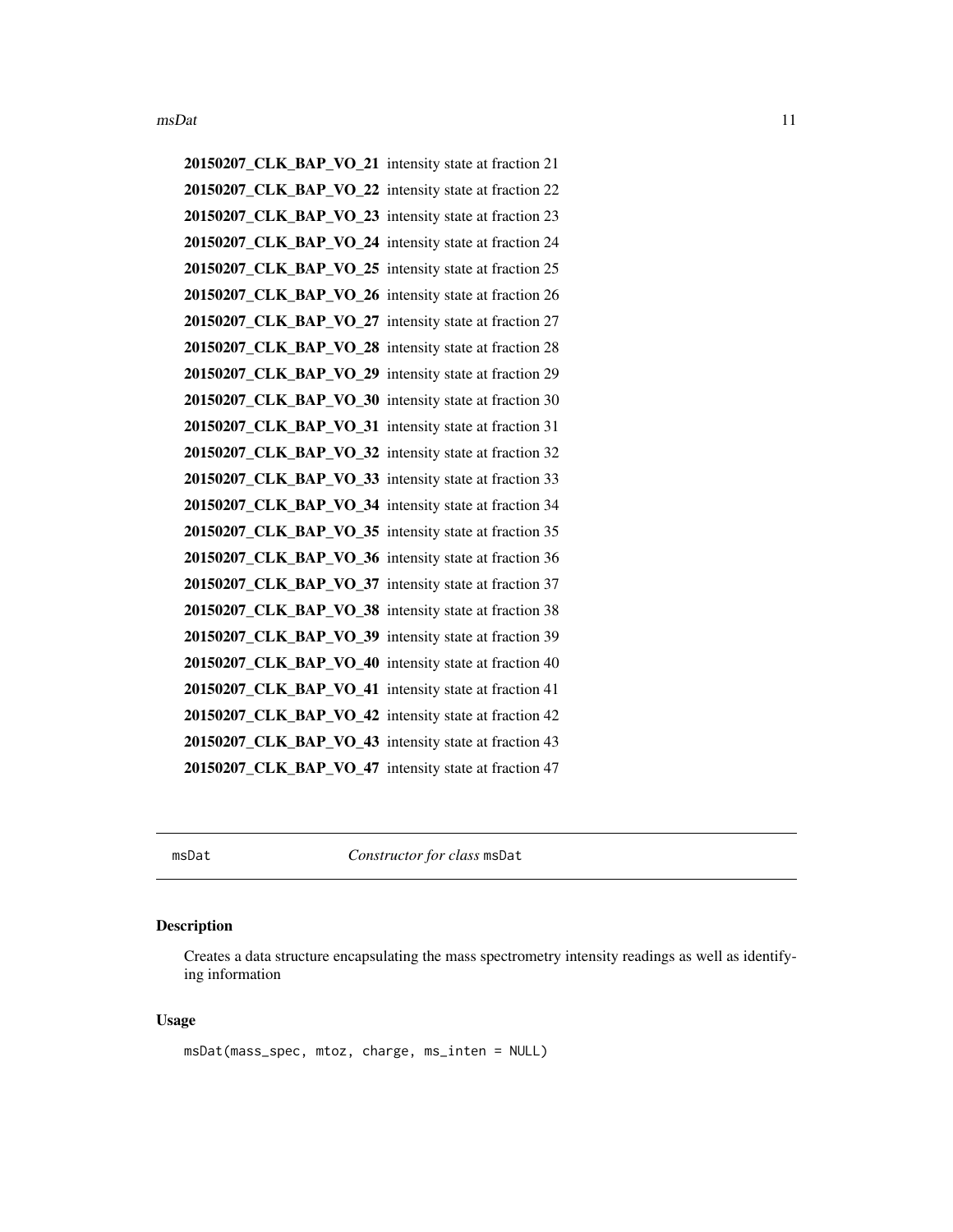# Arguments

| mass_spec | Either a matrix or data. frame. This object must contain mass spectrometry<br>abundances, and may optionally contain mass-to-charge values, charge state in-<br>formation, or additional extraneous variables. The mass spectrometry data is<br>expected to be in a form with each column corresponding to a variable and each<br>row corresponding to a mass-to-charge level.                                                                                                                                                                                                                                                                                                                            |
|-----------|-----------------------------------------------------------------------------------------------------------------------------------------------------------------------------------------------------------------------------------------------------------------------------------------------------------------------------------------------------------------------------------------------------------------------------------------------------------------------------------------------------------------------------------------------------------------------------------------------------------------------------------------------------------------------------------------------------------|
|           | For example, suppose that a collection of mass spectrometry intensity observa-<br>tions has provided data for 50 fractions across 20,000 mass-to-charge values.<br>Then the input for mass_spec should be a matrix or data. frame with 20,000<br>rows and 50 or more columns. The additional columns beyond the 50 contain-<br>ing the mass spectrometry intensities can be the mass-to-charge data, the charge<br>data, or other extraneous variables (the extraneous variables will be discarded<br>when constructing the msDat object).                                                                                                                                                                |
| mtoz      | A vector of either length 1 or length equal to the number of mass-to-charge<br>values for which mass spectrometry data was collected, and which helps identify<br>the mass-to-charge values for this data in one of several ways.                                                                                                                                                                                                                                                                                                                                                                                                                                                                         |
|           | One way to provide the information is to provide a numeric vector where each<br>entry provides the mass-to-charge value for a corresponding row of mass spec-<br>trometry data. Then the k-th entry of the vector would provide the mass-to-<br>charge value for the k-th row of the mass spectrometry data.                                                                                                                                                                                                                                                                                                                                                                                              |
|           | A second way is to provide a single number which specifies the column index<br>in the matrix or data. frame provided as the argument for the mass_spec pa-<br>rameter, such that this column contains the mass-to-charge information.                                                                                                                                                                                                                                                                                                                                                                                                                                                                     |
|           | A third way is provide a single character string which provides the column name<br>in the matrix or data. frame provided as the argument for the mass_spec pa-<br>rameter, such that this column contains the mass-to-charge information. Partial<br>matching is supported.                                                                                                                                                                                                                                                                                                                                                                                                                               |
| charge    | The information for the charge parameter can be provided in the same manner<br>as for the mass-to-charge values.                                                                                                                                                                                                                                                                                                                                                                                                                                                                                                                                                                                          |
| ms_inten  | Either NULL or a vector either of mode character or mode numeric specifying<br>which of the variables in the argument to mass_spec are to be retained as the<br>mass spectrometry intensity data. If NULL, then it is taken to mean that the<br>entirety of the data in mass_spec, after removing variables in the data that are<br>specified as arguments, is the mass spectrometry intensity data. If it is a numeric<br>vector, then the entries should provide the indices for the region of interest in<br>the mass spectrometry data in the argument for ms0bj. If it is a character vector,<br>then the entries should uniquely specify the region of interest through partial<br>string matching. |

### Details

Since the mass spectrometry data could conceivably be available to the researcher in a variety forms, this function attempts to provide a uniform data structure for encapsulating this information. It is the fundamental data structure containing the mass spectrometry data used internally by the filterMS and rankEN routines. The external interface for msDat is provided to the user so that specifying the mass spectrometry information can be made in a distinct step from performing statistical analyses,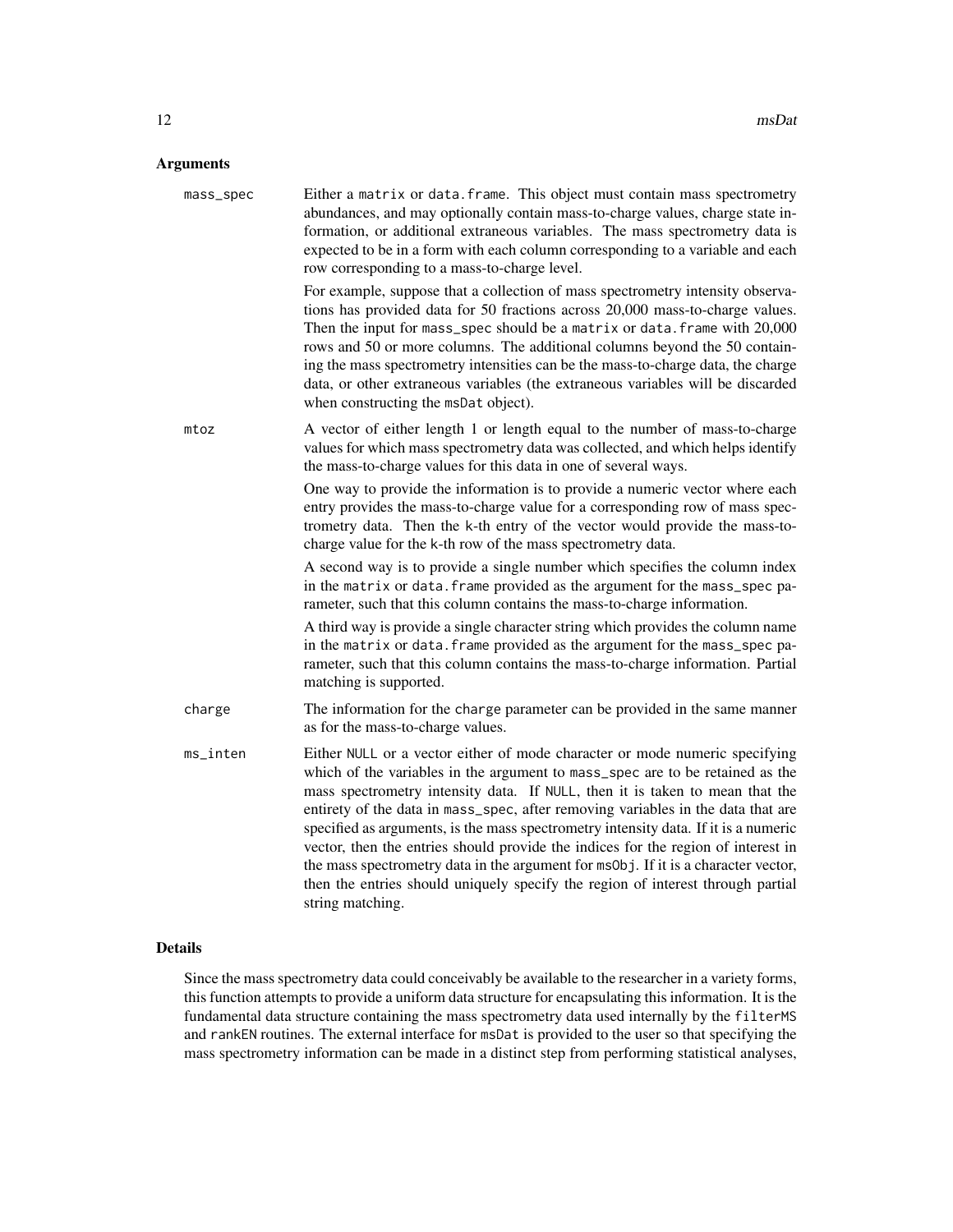#### $\text{m}S$  at the set of  $\text{m}S$  at the set of  $\text{m}S$  at the set of  $\text{m}S$  at the set of  $\text{m}S$  at the set of  $\text{m}S$  at the set of  $\text{m}S$  at the set of  $\text{m}S$  at the set of  $\text{m}S$  at the set of  $\text{m}S$  at th

which it is hoped makes interfaces for the downstream analysis routines simpler and more intuitive to use.

#### Value

Returns an object of class msDat. This class is a list with elements described below. The class is equipped with a print and extractMS function.

- ms A matrix containing mass spectrometry intensity readings. Each column provides the mass spectrometry values for a given fraction, and each row provides the mass spectrometry values for a given mass-to-charge ratio value across the fractions.
- mtoz A vector with length equal to the number of mass-to-charge values provided in the mass spectrometry data, such that the k-th entry in the vector provides the mass-to-charge value for the k-th row of mass spectrometry data
- chg A vector with length equal to the number of mass-to-charge values provided in the mass spectrometry data, such that the k-th entry in the vector provides the charge information for the k-th row of mass spectrometry data

### Examples

```
# Load mass spectrometry data
data(mass_spec)
# Convert mass_spec from a data.frame to an msDat object
ms <- msDat(mass_spec = mass_spec,
            mtoz = m/z,
            charge = "Charge",
            ms_inten = c(paste0("_", 11:43), "_47"))
# Dimension of the data
dim(ms)
# Print the first few rows and columns
ms[1:5, 1:2]
# Let's change the fraction names to something more concise
colnames(ms) <- c(paste0("frac", 11:43), "frac47")
# Print the first few rows and columns with the new fraction names
ms[1:5, 1:8]
# Suppose there are some m/z levels that we wish to remove
ms < - ms[-c(2, 4), ]# Print the first few rows and columns after removing rows 2 and 4
ms[1:5, 1:8]
# Suppose that there was an instrumentation error and that we need to change
# some values
ms[1, paste0("frac", 12:17)] <- c(55, 57, 62, 66, 71, 79)
# Print the first few rows and columns after changing some of the values in
```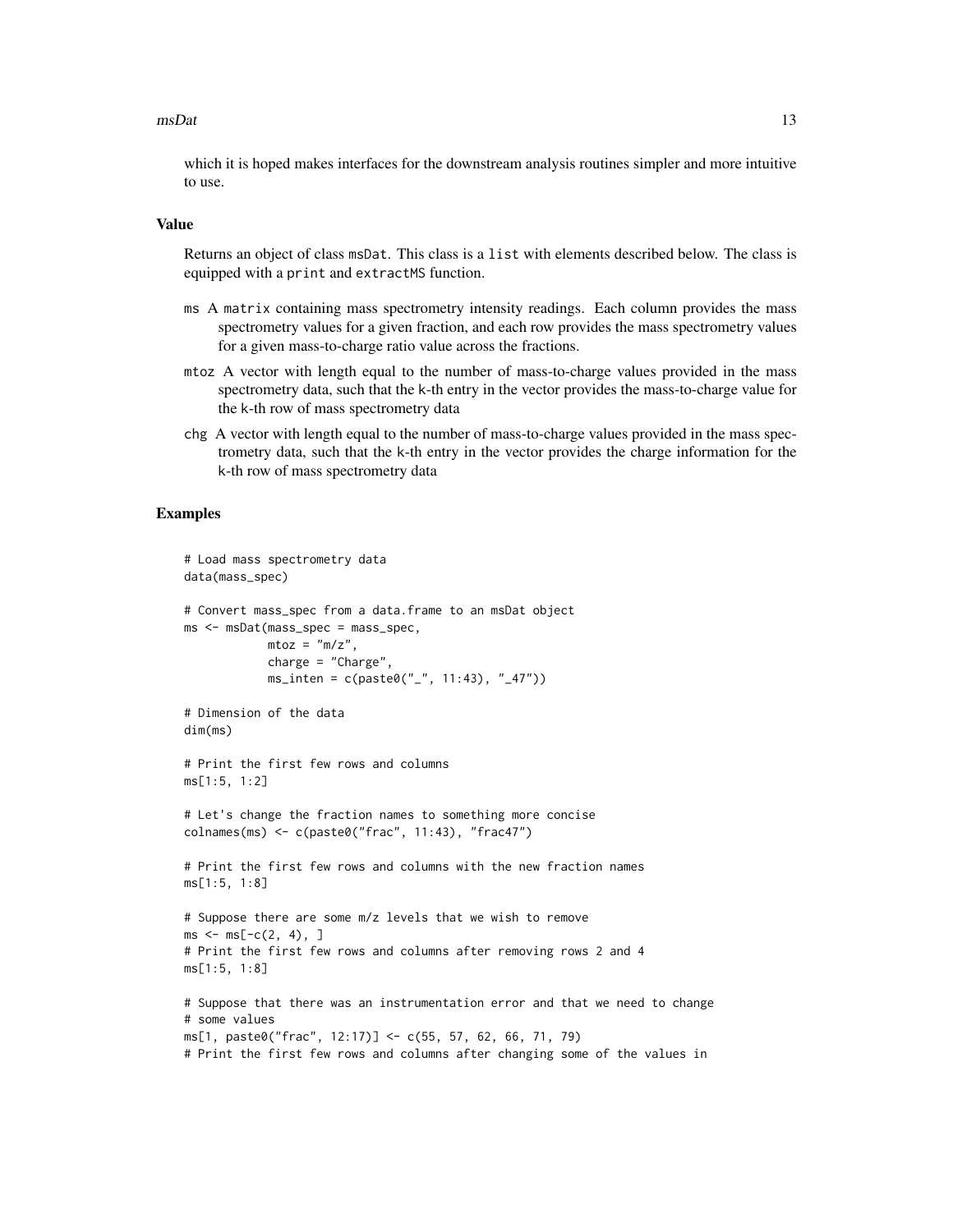```
# the first row
ms[1:5, 1:10]
```
print.filterMS *Basic information for class* filterMS

# Description

Displays the number of candidate compounds left in the data after filtering

#### Usage

## S3 method for class 'filterMS'  $print(x, \ldots)$ 

# Arguments

| X | An object of class filterMS                 |
|---|---------------------------------------------|
| . | Arguments passed to dot-dot-dot are ignored |

# Description

Prints the mass spectrometry data encapsulated by the msDat object

# Usage

```
## S3 method for class 'msDat'
print(x, \ldots)
```

|          | An object of class msDat                    |
|----------|---------------------------------------------|
| $\cdots$ | Arguments passed to dot-dot-dot are ignored |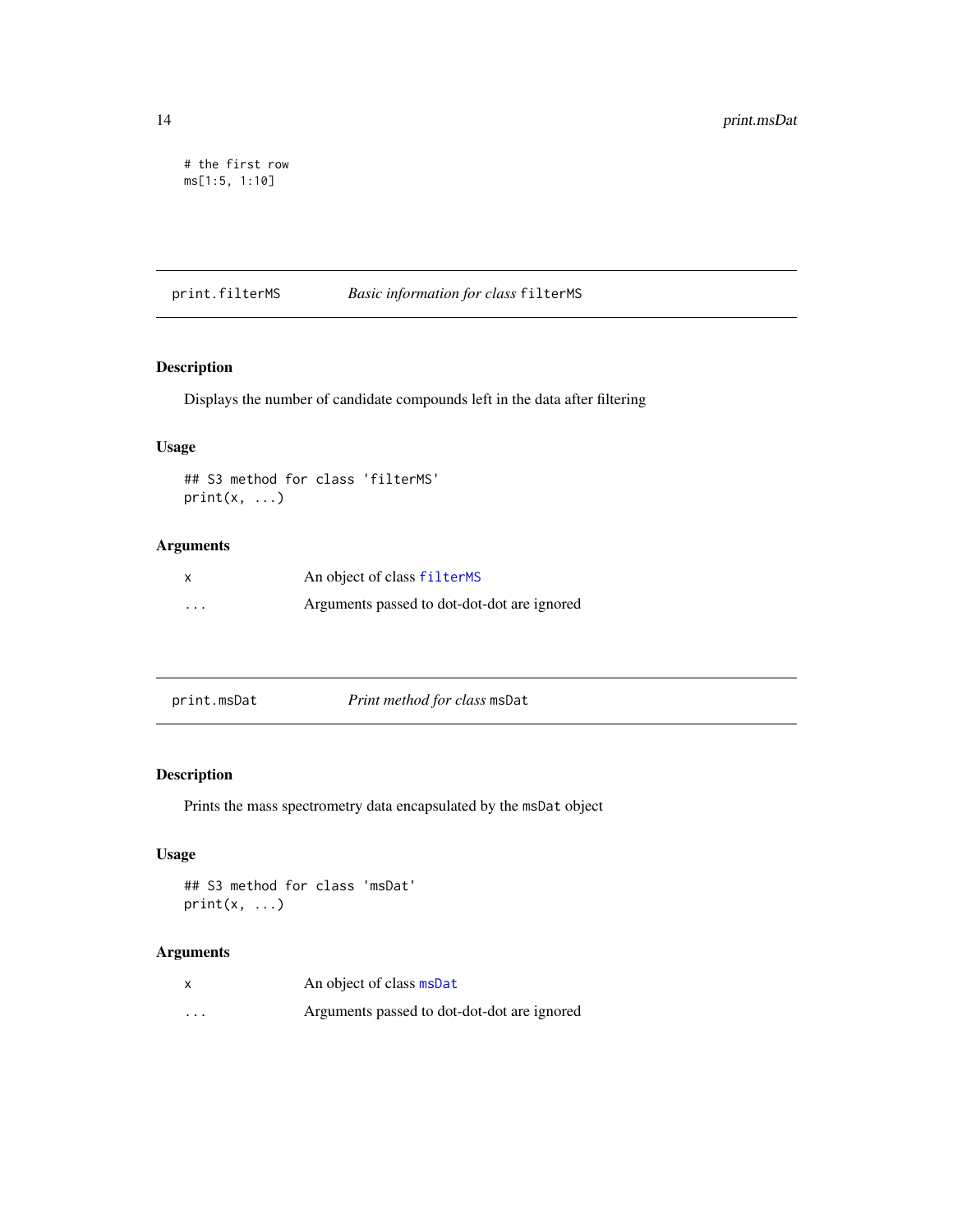<span id="page-14-0"></span>

# Description

Displays the data dimensions used to fit the elastic net model

#### Usage

## S3 method for class 'rankEN'  $print(x, \ldots)$ 

#### Arguments

|                         | An object of class rankEN                   |
|-------------------------|---------------------------------------------|
| $\cdot$ $\cdot$ $\cdot$ | Arguments passed to dot-dot-dot are ignored |

| ∙ankEN |  |
|--------|--|
|--------|--|

rankEN *Rank compounds via the Elastic Net path*

# Description

Returns identifying information for the compounds in the order in which the corresponding regression coefficient for a given compound first becomes nonzero as part of the Elastic Net path

#### Usage

```
rankEN(msObj, bioact, region_ms = NULL, region_bio = NULL, lambda,
 pos_only = TRUE, ncomp = NULL)
```

| msObi  | An object of class msDat containing mass spectrometry abundances data and<br>identifying information. Note that this includes objects created by the functions<br>binMS, filterMS, and msDat.                                                                                                                                                                           |
|--------|-------------------------------------------------------------------------------------------------------------------------------------------------------------------------------------------------------------------------------------------------------------------------------------------------------------------------------------------------------------------------|
| bioact | Either a numeric vector or matrix, or a data frame providing bioactivity data. If<br>a numeric vector, then it is assumed that each entry corresponds to a particular<br>fraction. If the data is 2-dimensional, then it is assumed that each column cor-<br>responds to a particular fraction, and that each row corresponds to a particular<br>bioactivity replicate. |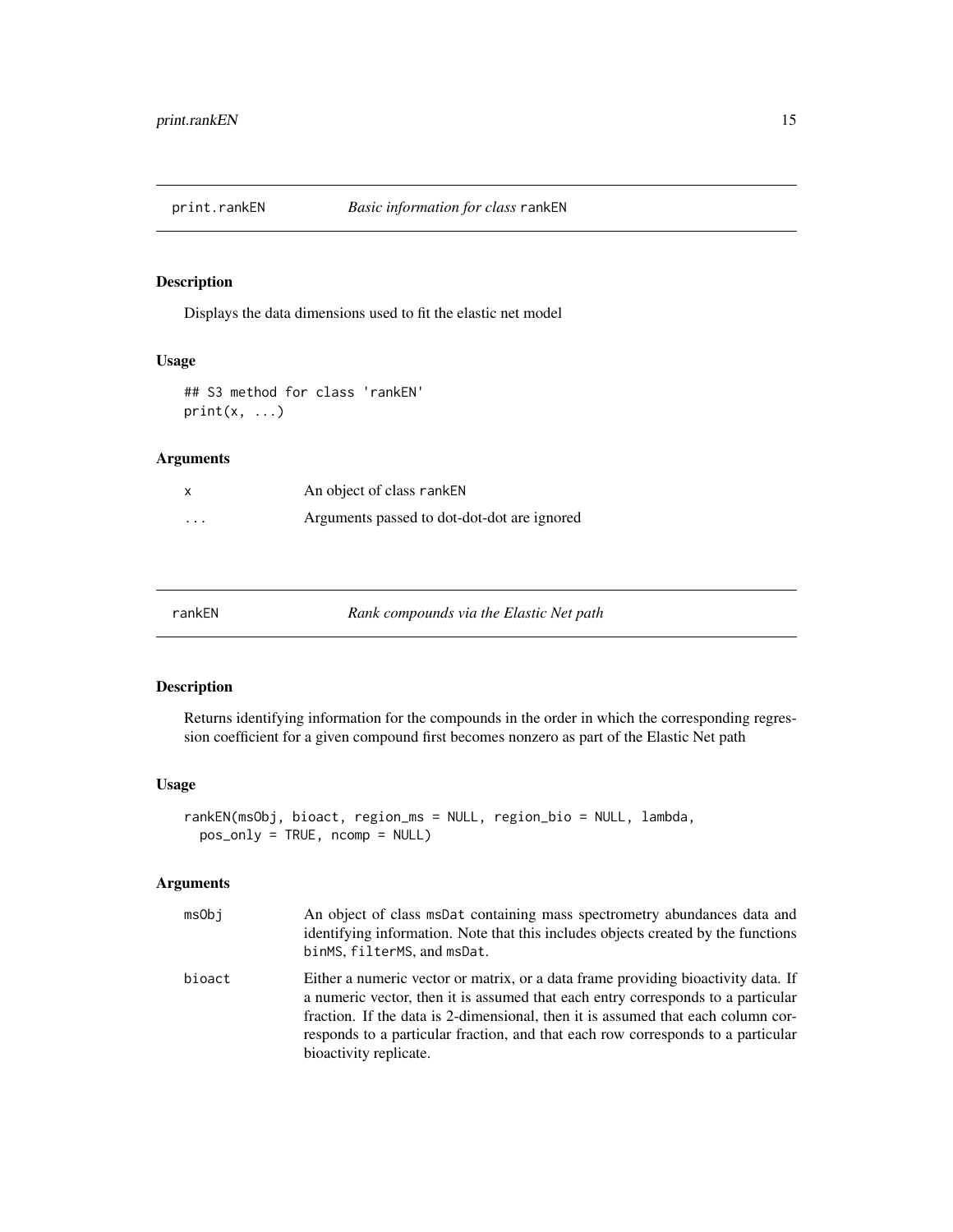| region_ms  | Either NULL, or a vector either of mode character or mode numeric providing<br>information specifying which fractions from the mass spectrometry abundances<br>data are to be included in the data analysis. If NULL, then it is assumed that the<br>entirety of the mass spectrometry abundances data encapsulated in the argument<br>to ms0bj is to be included in the analysis. If numeric then the entries should pro-<br>vide the indices for the region of interest in the mass spectrometry data (i.e. the<br>indices of the columns corresponding to the appropriate fractions in the data). If<br>character then the entries should uniquely specify the region of interest through<br>partial string matching (i.e. the names of the columns corresponding to the ap-<br>propriate fractions in the data). The methods dim, dimnames, and colnamesMS<br>can be used as interfaces to the mass spectrometry data encapsulated in ms0bj. |
|------------|--------------------------------------------------------------------------------------------------------------------------------------------------------------------------------------------------------------------------------------------------------------------------------------------------------------------------------------------------------------------------------------------------------------------------------------------------------------------------------------------------------------------------------------------------------------------------------------------------------------------------------------------------------------------------------------------------------------------------------------------------------------------------------------------------------------------------------------------------------------------------------------------------------------------------------------------------|
| region_bio | Either NULL, or a vector either of mode character or mode numeric providing in-<br>formation specifying which fractions from the bioactivity data are to be included<br>in the data analysis. If NULL, then it is assumed that the entirety of bioactivity<br>data provided as the argument to bioact is to be included in the analysis. If nu-<br>meric then the entries should provide the indices for the region of interest in the<br>bioactivity data (i.e. the indices of the columns corresponding to the appropriate<br>fractions in the data). If character then the entries should uniquely specify the<br>region of interest through partial string matching (i.e. the names of the columns<br>corresponding to the appropriate fractions in the data).                                                                                                                                                                               |
| lambda     | A single nonnegative numeric value providing the quadratic penalty mixture pa-<br>rameter argument for the elastic net model. The elastic net fits the least squares<br>model with penalty function                                                                                                                                                                                                                                                                                                                                                                                                                                                                                                                                                                                                                                                                                                                                              |
|            | $\gamma \beta _1 + \lambda \beta ^2$                                                                                                                                                                                                                                                                                                                                                                                                                                                                                                                                                                                                                                                                                                                                                                                                                                                                                                             |
|            | where $\beta$ is the vector of regression coefficients and $\gamma, \lambda \geq 0$ . rankEN constructs<br>a list of candidate compounds by tracking the entrance of compounds into the<br>elastic net model as $\gamma$ is decreased from $\infty$ to 0.                                                                                                                                                                                                                                                                                                                                                                                                                                                                                                                                                                                                                                                                                        |
| pos_only   | Either TRUE or FALSE; specifies whether the list of candidate compounds that<br>the algorithm produces should include only those compounds that are positively<br>correlated with bioactivity levels, or conversely should include all compounds.<br>The correlation is calculated using only observations from the region of interest,<br>and when bioactivity replicates are present, the within-fraction replicates are<br>averaged prior to calculation.                                                                                                                                                                                                                                                                                                                                                                                                                                                                                     |
| ncomp      | Either NULL, or a numeric value no less than 1 specifying the maximum num-<br>ber of candidate compounds that the function should report. When NULL, this is<br>taken to mean that all compounds that enter the model should be reported, possi-<br>bly after removing compounds nonpositively correlated with bioactivity levels,<br>as specified by pos_only.                                                                                                                                                                                                                                                                                                                                                                                                                                                                                                                                                                                  |

# Details

rankEN prepares the data by extracting the region of interest from the mass spectrometry abundance data and from the bioactivity data. If bioactivity replicates are present, then the within-fraction replicates are averaged. Once the data has been converted into the appropriate form, then an elastic net model is fitted by invoking the enet function from the elasticnet package, and an ordered list of candidate compounds is constructed such that compounds are ranked by the order in which they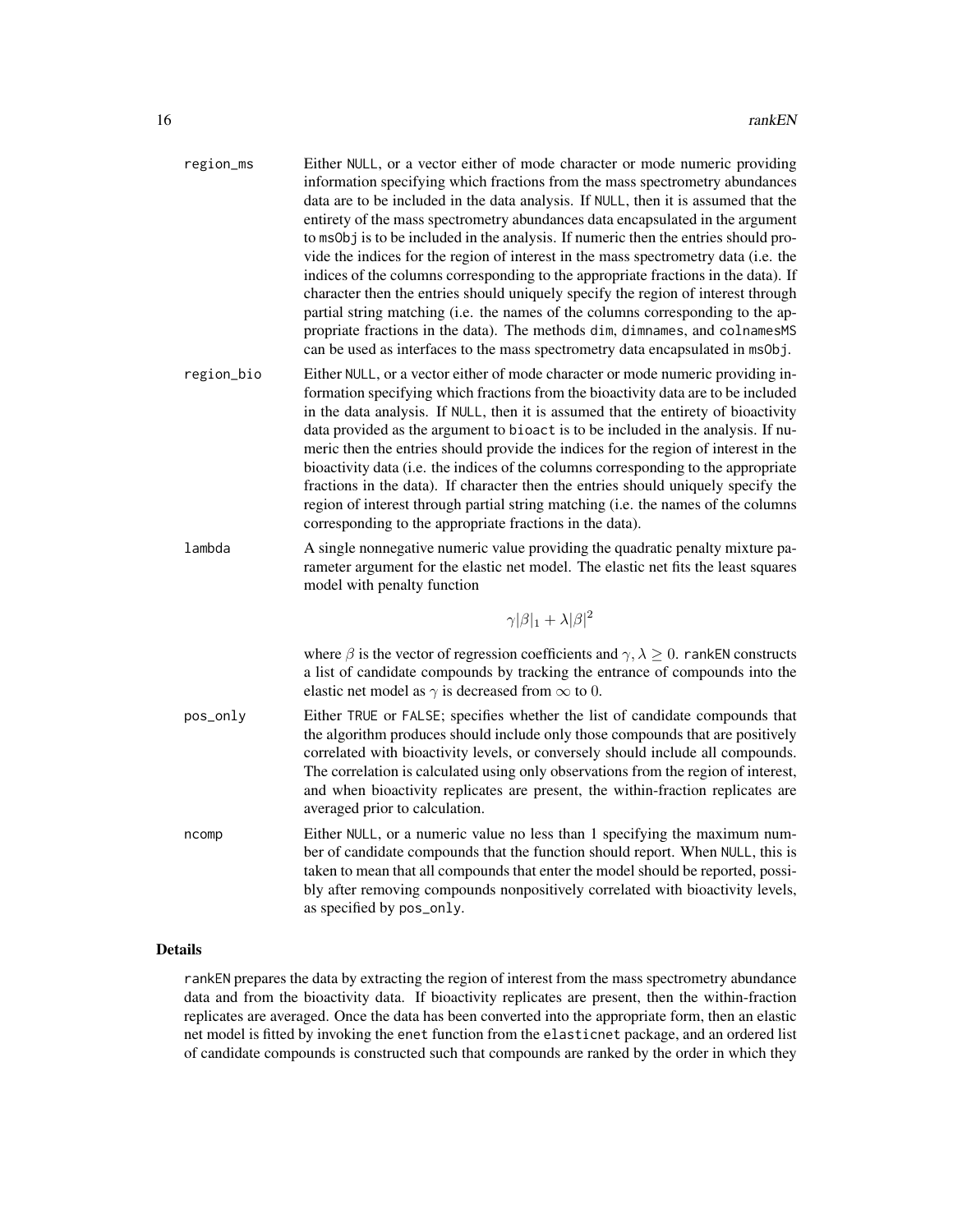#### **rankEN** 17

first enter the model. The list may be filtered and / or pruned before being returned to the user, as determined by the arguments to pos\_only and ncomp.

# Value

Returns an object of class rankEN. This object is a list with elements described below. The class is equipped with a print, summary, and extract\_ranked function.

- mtoz A vector providing the mass-to-charge values of the candidate compounds, such that the k-th element of the vector provides the mass-to-charge value of the k-th compound to enter the elastic net model, possibly after removing compounds nonpositively correlated with bioactivity levels.
- charge A vector providing the charge state of the candidate compounds, such that the k-th element of the vector provides the charge state of the k-th compound to enter the elastic net model, possibly after removing compounds nonpositively correlated with bioactivity levels.
- comp\_cor A vector providing the correlation between each of the candidate compounds and the bioactivity levels, such that the k-th element of the vector provides the correlation between the k-th compound to enter the elastic net model and the bioactivity levels, possibly after removing compounds nonpositively correlated with bioactivity levels.
- enet\_fit The fitted model object produced by rankEN's internal invokation of the enet function from the elasticnet package.
- summ\_info A list containing information related to the data used to fit the elastic net model; used by the summary function.

#### Examples

```
# Load mass spectrometry data
data(mass_spec)
# Convert mass_spec from a data.frame to an msDat object
ms <- msDat(mass_spec = mass_spec,
            mtoz = "m/z",
            charge = "Charge",
            ms_inten = c(paste0("_", 11:43), "_47"))
# Load growth inhibition bioactivity data. Each element in bioact is a
# stand-alone dataset for a species of virus or bacteria.
data(bioact)
# Perform the candidate ranking procedure with fractions 21-24 as the region
# of interest. Note that it is not advisable to calculate the elastic net
# estimates with 30,799 candidate compounds on 4 data points!
```
## Not run:

```
rank_out \leq- rankEN(msObj = ms,
                    bioact = bioact$ec,
                    region_{ms} = paste0("_{''}, 21:24),region\_bio = paste@("__", 21:24),
```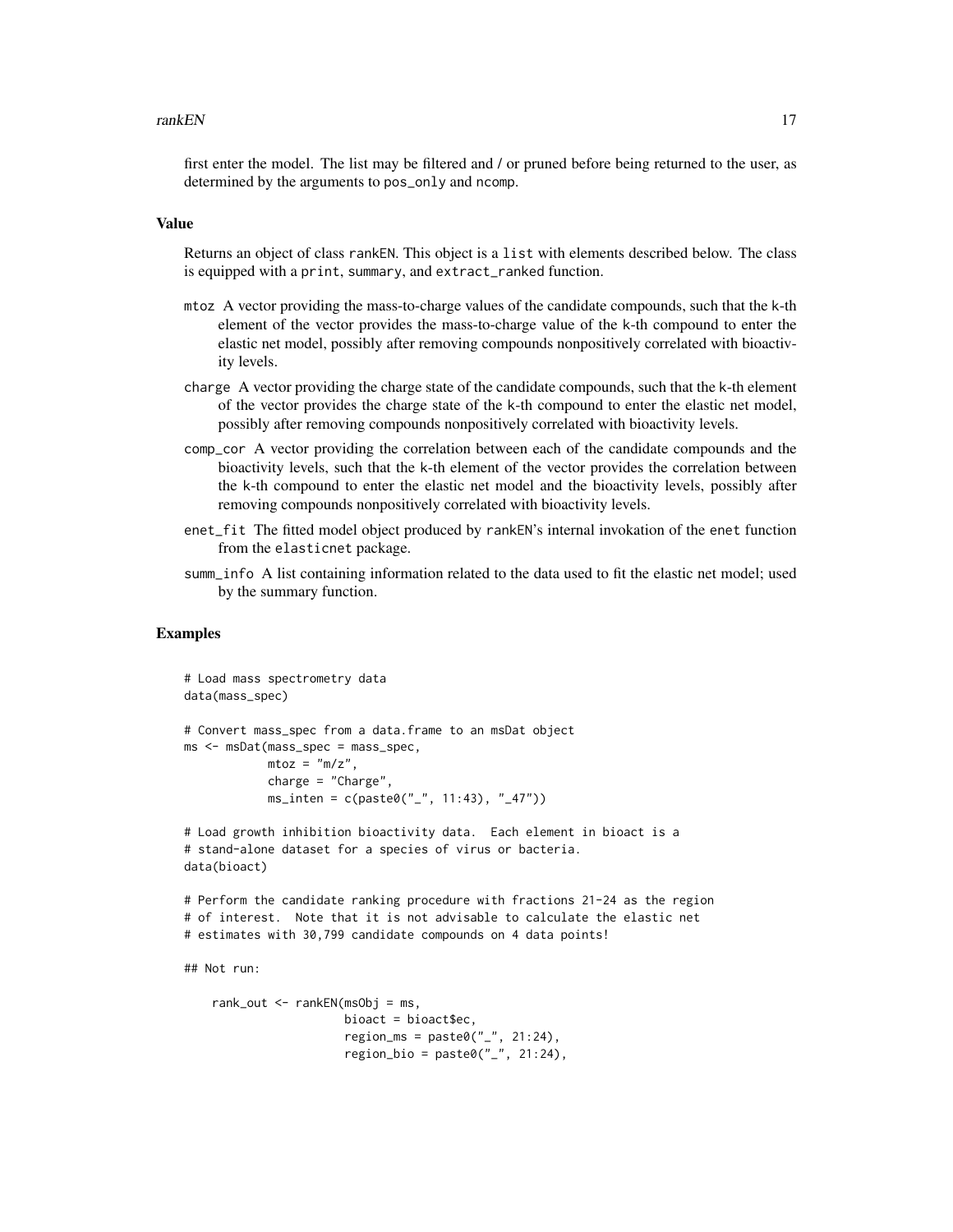```
lambda = 0.001,
                       pos_only = TRUE,
                       ncomp = NULL)
    # print, summary function
    rank_out
    summary(rank_out)
    # Extract ranked compounds as a data.frame
    ranked_candidates <- extract_ranked(rank_out)
## End(Not run)
```
summary.binMS *Overview of the binning process*

#### Description

Prints a text description of the binning process. Displays arguments passed to the binMS routine, how many m/z levels were chosen for each criterion, how many candidate compounds were chosen overall, and how many candidate compounds were obtained after consolidation.

#### Usage

## S3 method for class 'binMS' summary(object, ...)

# Arguments

| object   | An object of class binMS                    |
|----------|---------------------------------------------|
| $\cdots$ | Arguments passed to dot-dot-dot are ignored |

summary.filterMS *Overview of the filtering process*

#### Description

Prints a description of the filtering process. Displays arguments chosen for the filterMS constructor, how many candidate compounds were chosen for each criterion, and how many candidate compounds were chosen overall.

#### Usage

```
## S3 method for class 'filterMS'
summary(object, ...)
```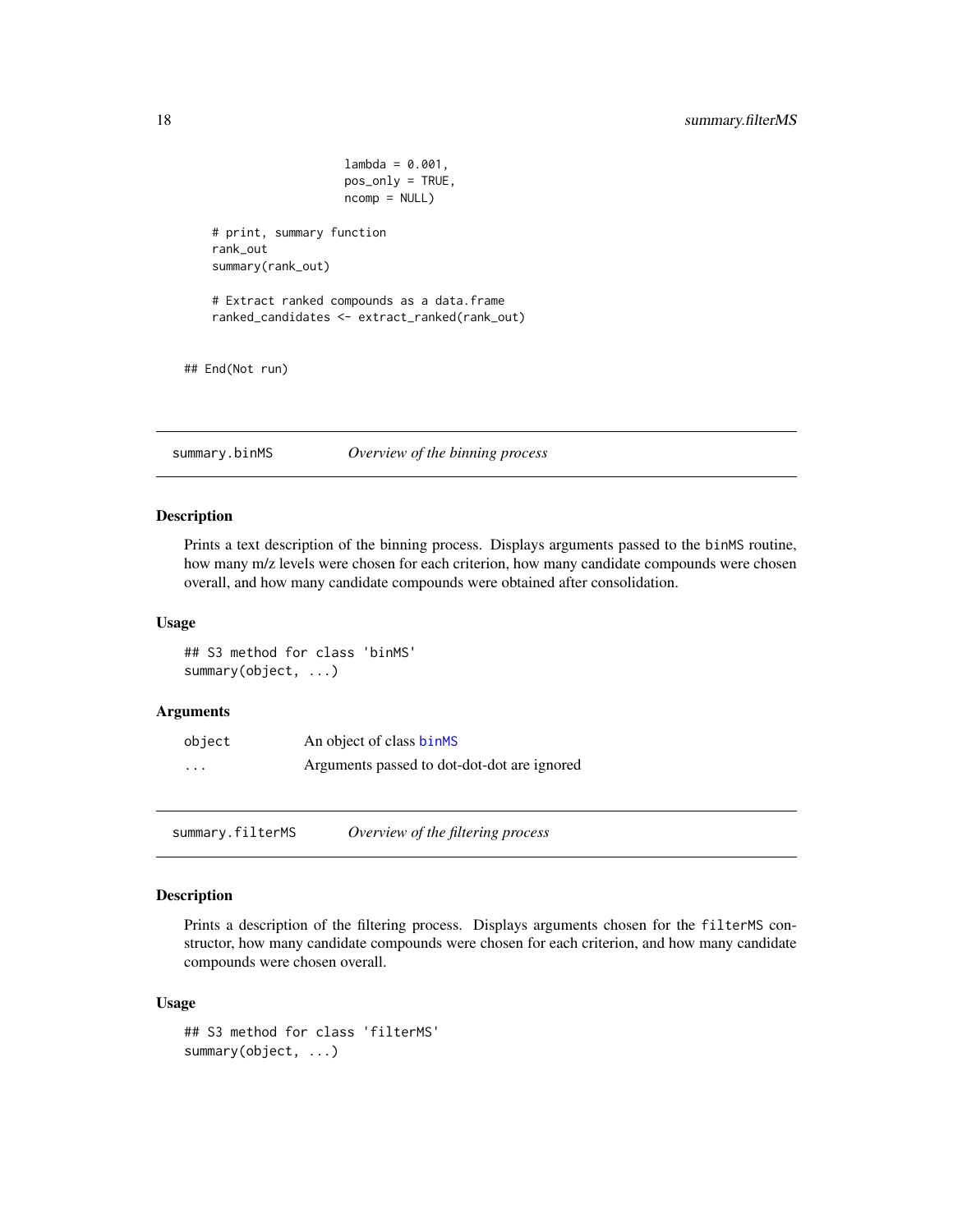# <span id="page-18-0"></span>summary.rankEN 19

#### Arguments

| object   | An object of class filterMS                 |
|----------|---------------------------------------------|
| $\cdots$ | Arguments passed to dot-dot-dot are ignored |

summary.rankEN *Overview of the elastic net selection process* 

# Description

Prints a description of the elastic net variable selection process. Includes the dimensions used to fit the elastic net model, the fraction names for the mass spectrometry and the bioactivity data in the region of interest, the parameter specifications for the model, and a table with the identifying information of the candidate compounds produced by the model fit.

# Usage

## S3 method for class 'rankEN' summary(object, max\_comp\_print = 20L, ...)

| object   | An object of class ranken.                                                                              |
|----------|---------------------------------------------------------------------------------------------------------|
|          | $max_{\text{comp\_print}}$ A numeric value $\geq$ 1 specifying the maximum number of compounds to print |
| $\cdots$ | Arguments passed to dot-dot-dot are ignored                                                             |